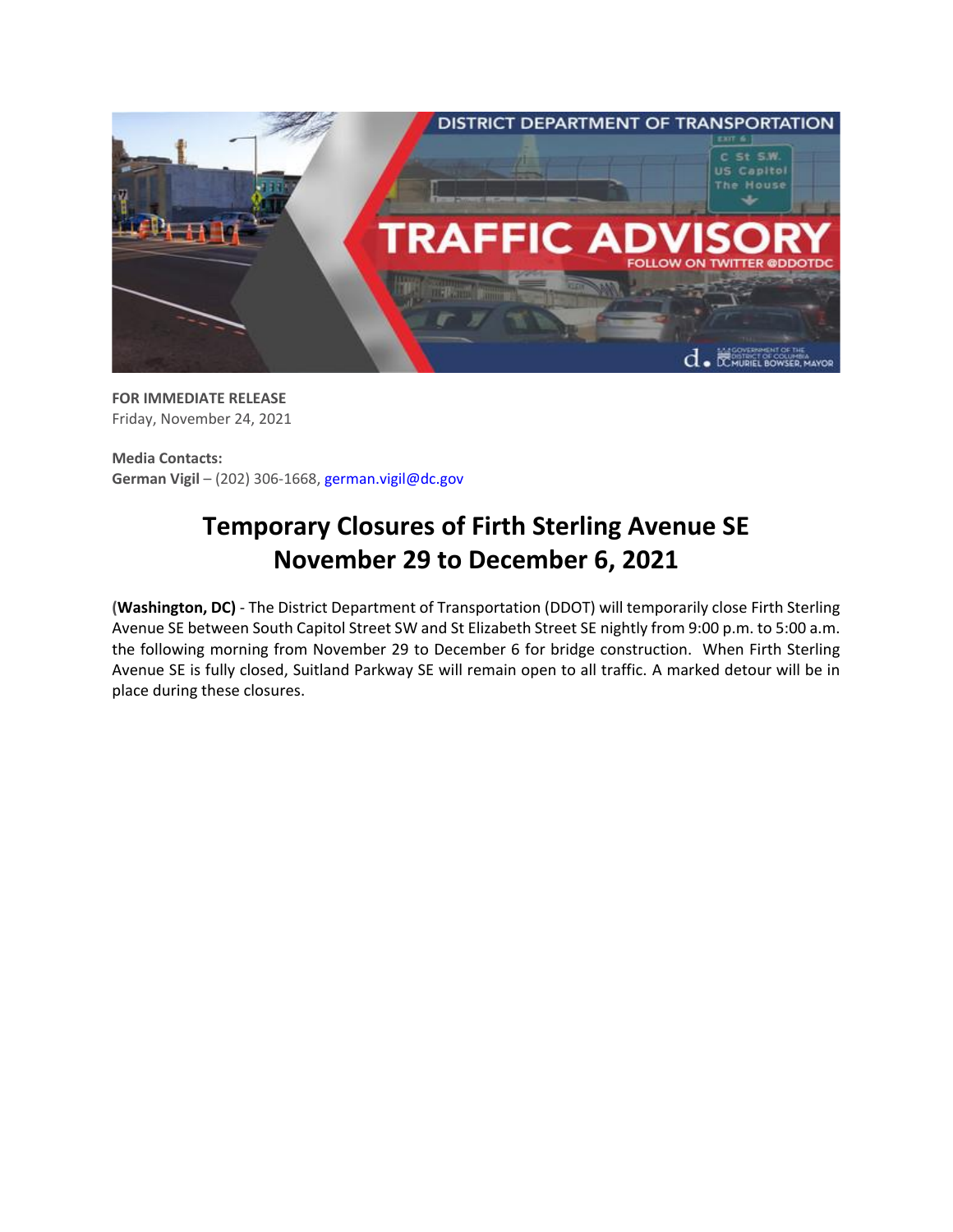

## **Firth Sterling Avenue SE Closure & Detour**

Northbound South Capitol Street SE will be temporarily closed Saturday, December 4 and Sunday, December 5 between 5:00 a.m. and 7:00 p.m. When South Capitol Street is fully closed, Firth Sterling Avenue SE and Suitland Parkway will remain open to all traffic. A marked detour will be in place during these closures.